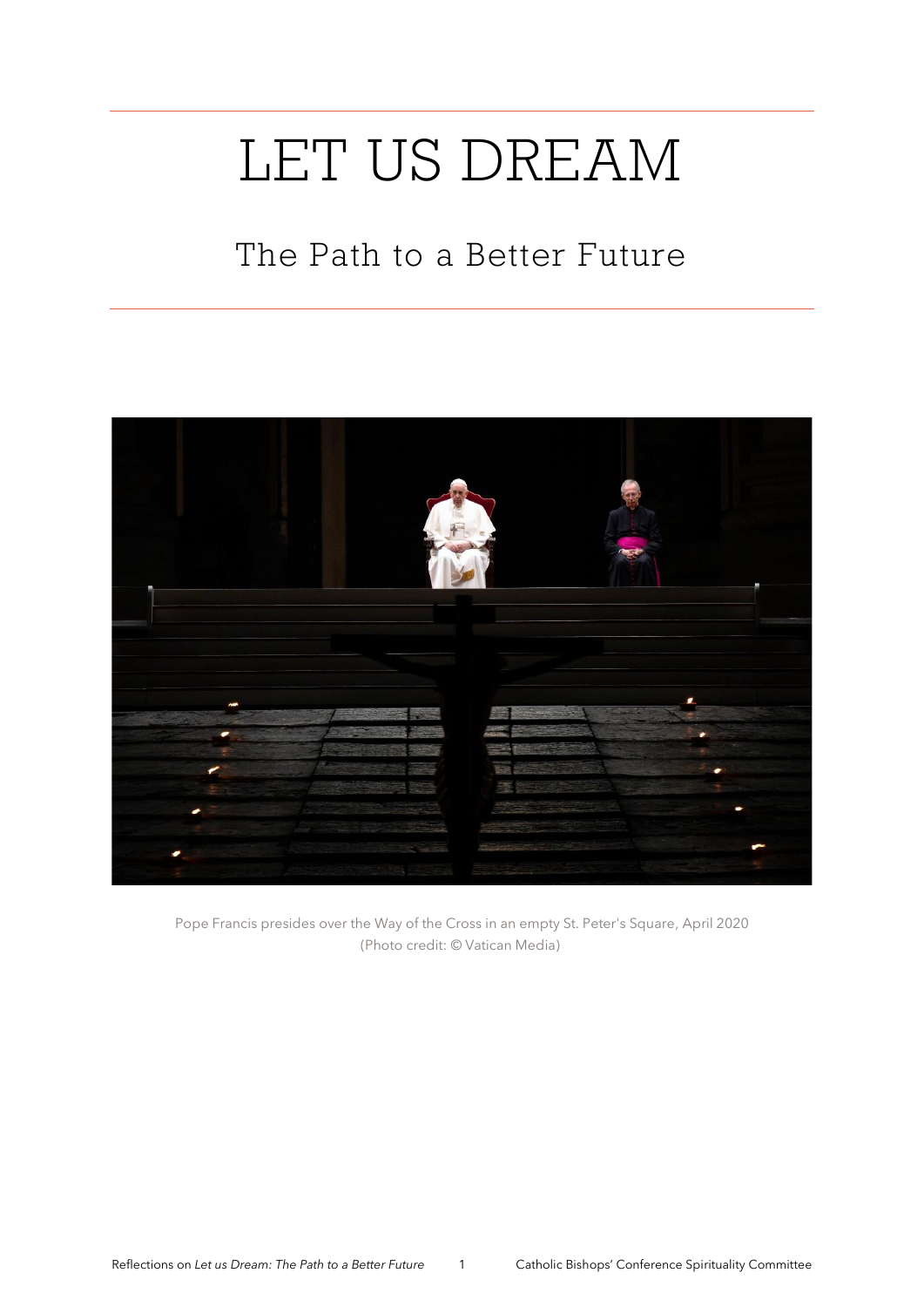# Let us Dream

# The Path to a Better Future

# Foreword

Welcome to this work of the Bishops Conference of England and Wales Spirituality Committee inspired by Pope Francis' *Let us dream. The path to a better future.*

In the days after Easter, the Church invites us to follow the Church on her journey as she emerges from the empty tomb in the light of the resurrection and from the upper room prompted by the Holy Spirit. It is a hope-filled story as we see the Church continue to grow as she responds to the Holy Spirit and builds up the different fledgling communities. We know, too, of course, that the life in the early Church was not without a crisis or two! Indeed, it was these crises as much as anything else that helped to shape its present and future.

In *Let us Dream*, Pope Francis offers a deeply personal and passionate reflection on the Covid crises in his own life and insightful observations on the present Covid crisis as he looks and sees what is going on around the world. His conclusion is that Covid, as well as bringing untold suffering, has brought blessing in the present and can shape our future for the better. But, he says, for this to happen, "We have to see clearly, choose well and act right" p7.

I hope that as we make this journey together from Easter to Pentecost the insights of Pope Francis will enable us to begin 'to see, clearly, choose well, act right' as we look to rebuild our lives and renew the Church post Covid.

+Ralph Heskett C.Ss.R.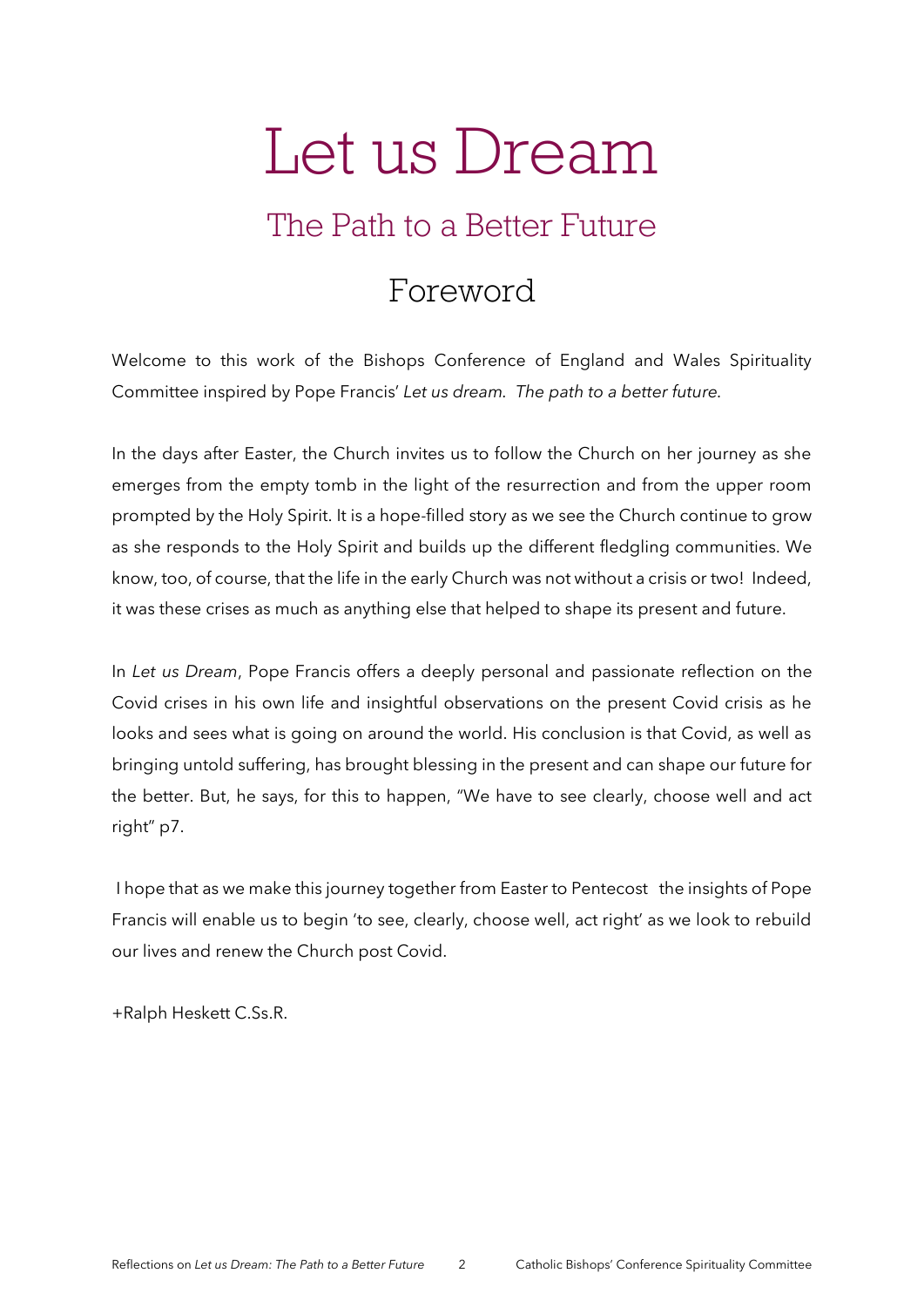# Introduction

"Let us Dream" is a reflection by Pope Francis offering a path to a better future for the world.

Many people remember the prayer at St Peter's in the early days of the pandemic. Many probably hoped that a miracle would occur, and the pandemic be stopped in its tracks. It was not – and it is likely that Pope Francis did not expect that it would be. But, sometimes, miracles are slower in unfolding. Had people said what they hoped for in March 2020, it would have been an end to the disease. In the year since, people have been challenged and blessed. They have asked – and been asked – hard questions. They have seen dedicated and unstinting service from some – and greed and corrupt behaviour in others. They have seen – or heard of – people dying with hospital staff taking the place of families and families unable to grieve in ways that help to start the healing process of bereavement.

Through all of this and more, Pope Francis has contemplated – looking and listening to what is happening all around the world – reflecting and discerning what is at work – and exploring what action would be needed to create a better future for humanity and the planet we call home.

As vaccination is beginning to be made available throughout the world, this is a timely moment to review where we have been – to identify where we are – and to dare to dream of what might to come.

In this, we are in good company. This year has been designated a Year of St Joseph – a carpenter, husband and father who was also a dreamer. Not only did he dream but he recognised in at least four of them, guidance from God about how he was to act in particularly difficult situations.

As he had done with Mary, God revealed his saving plan to Joseph. He did so by using dreams, which in the Bible and among all ancient peoples, were considered a way for him to make his will known.

*Patris Corde#3*

Under his patronage – Let us also dream.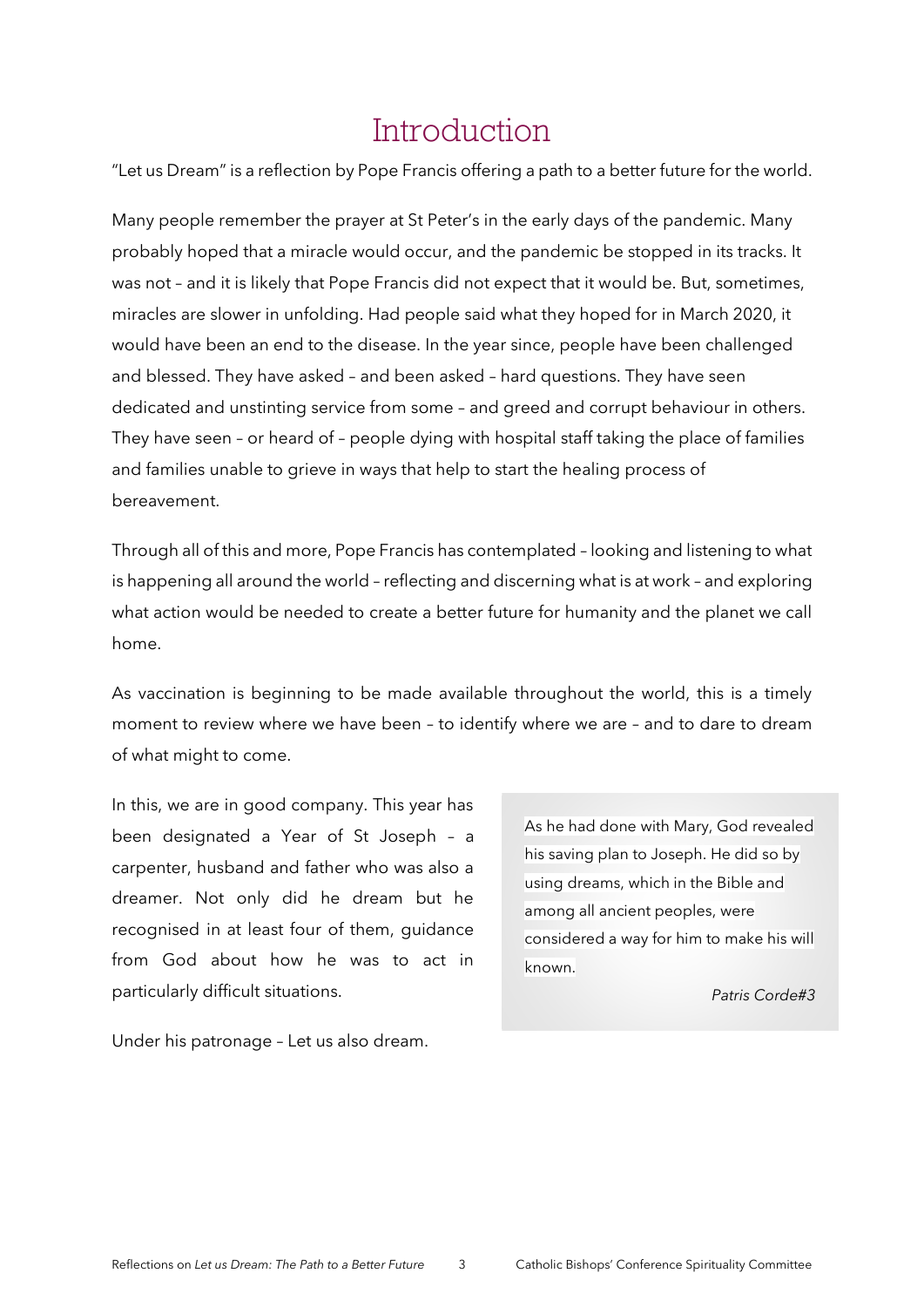# How to use this resource

The format of each session is simple

- Welcome and, if appropriate, introductions.
- Opening Psalm
- Small group conversations around the reading and questions. (**Note:** you do not need to use them all – select according the time available and nature of the group.)
- Plenary opportunity to share significant points that came up in groups. As the suggestions progress, groups might explore what threads are beginning to emerge from the conversations.
- Closing Psalm

#### As a Reading Group

People may welcome the opportunity to reflect together during the transition back to a more normal way of living. Groups who have been meeting throughout the pandemic to organise and deal with essential practicalities may value time now "to see" – "to choose" and "to act".

The format would work well using Zoom, Teams or a similar online tool but, with any necessary precautions in place, in face-to-face groups.

Praying the psalms in a group.

- Antiphonally praying in two parts, alternating the verses, This can be hard to pray together online – the small time lags make the prayer feel less united. A suggestion is to have two readers with everyone else on mute but joining in with one or other of them. Remember to pray it slowly – with short pauses at the end of each line.
- *Lectio Divina* Read the psalm and then invite members of the group to share a word or phrase that has struck them. Depending on time, there could be an invitation to say why they seemed particularly significant at that time.
- The psalm is simply prayed by one reader read slowly so that people have time to reflect on the words.

#### Individually

The four sessions be used as the basis of a day or weekend retreat-at-home or spread over four weeks.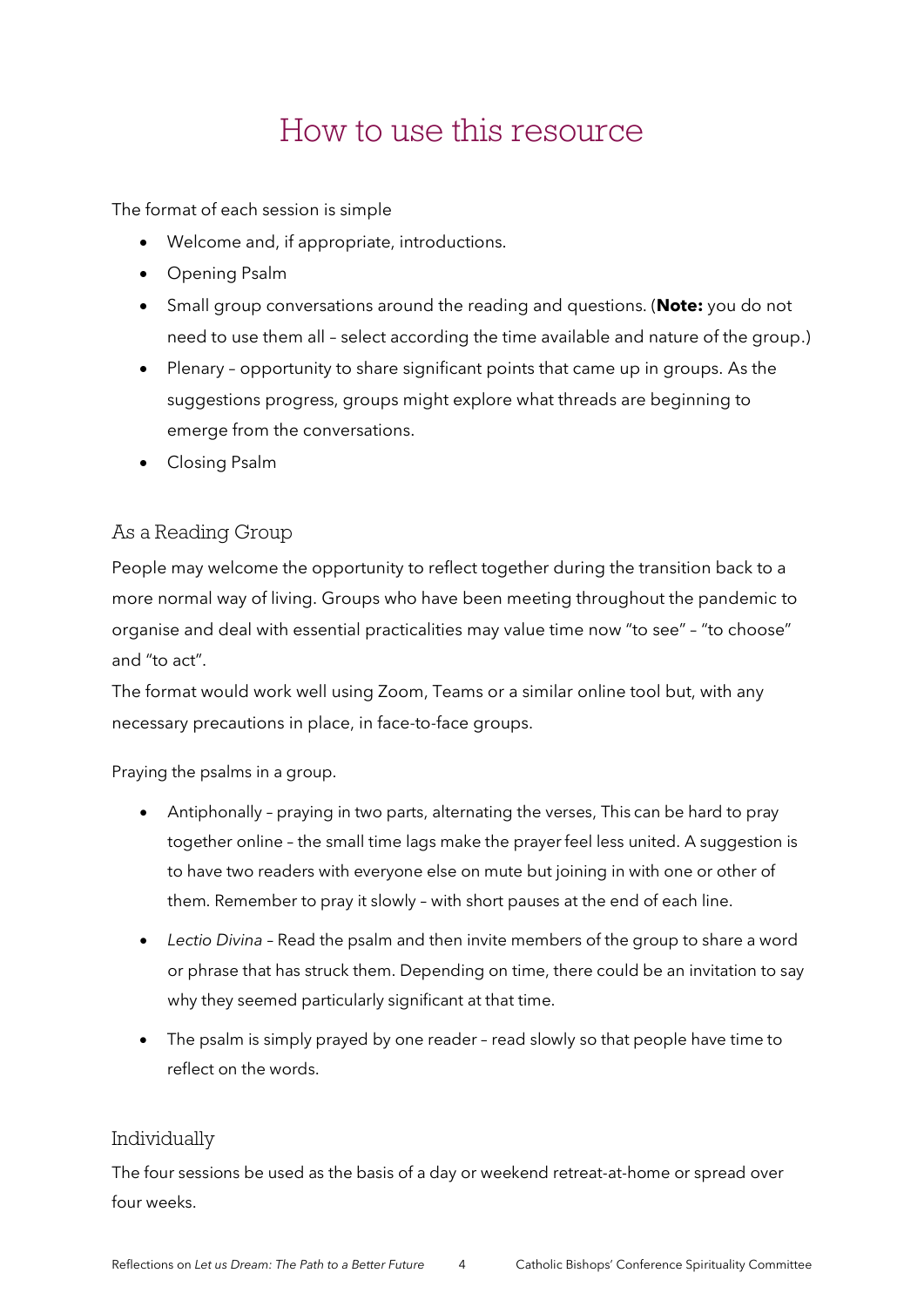# Session1 – The Prologue

(*Let us Dream*, Pages 1-7)

To enter into crisis is to be sifted. Your categories and ways of thinking get shaken up; your priorities and lifestyles are challenged. You cross a threshold, either by your own choice or by necessity, because there are crises. like the one we're going through, that you can't avoid.

The question is whether you're going to come through this crisis and if so, how. The basic role of a crisis is that you don't come out of it the same. If you get through it, you come out better or worse, but never the same. *(p1)*

#### Opening Psalm – 45/46

God is for us and refuge and strength, a helper close at hand, in time of distress: so we shall not fear though the earth should rock, though the mountains fall into the depths of the sea, even though its waters rage and foam, even though the mountains be shaken by its waves.

The Lord of hosts is with us: the God of Jacob is our stronghold.

The waters of a river give joy to God's city, the holy place where the Most High dwells. God is within, it cannot be shaken; God will help it at the dawning of the day. Nations are in tumult, kingdoms are shaken: he lifts his voice, the earth shrinks away.

The Lord of hosts is with us: the God of Jacob is our stronghold.

Come, consider the works of the Lord the redoubtable deeds he has done on the earth. He puts an end to wars over all the earth; the bow he breaks, the spear he snaps. [He burns the shields with fire.] "Be still and know that I am God, supreme among the nations, supreme on the earth!"

The Lord of hosts is with us: the God of Jacob is our stronghold.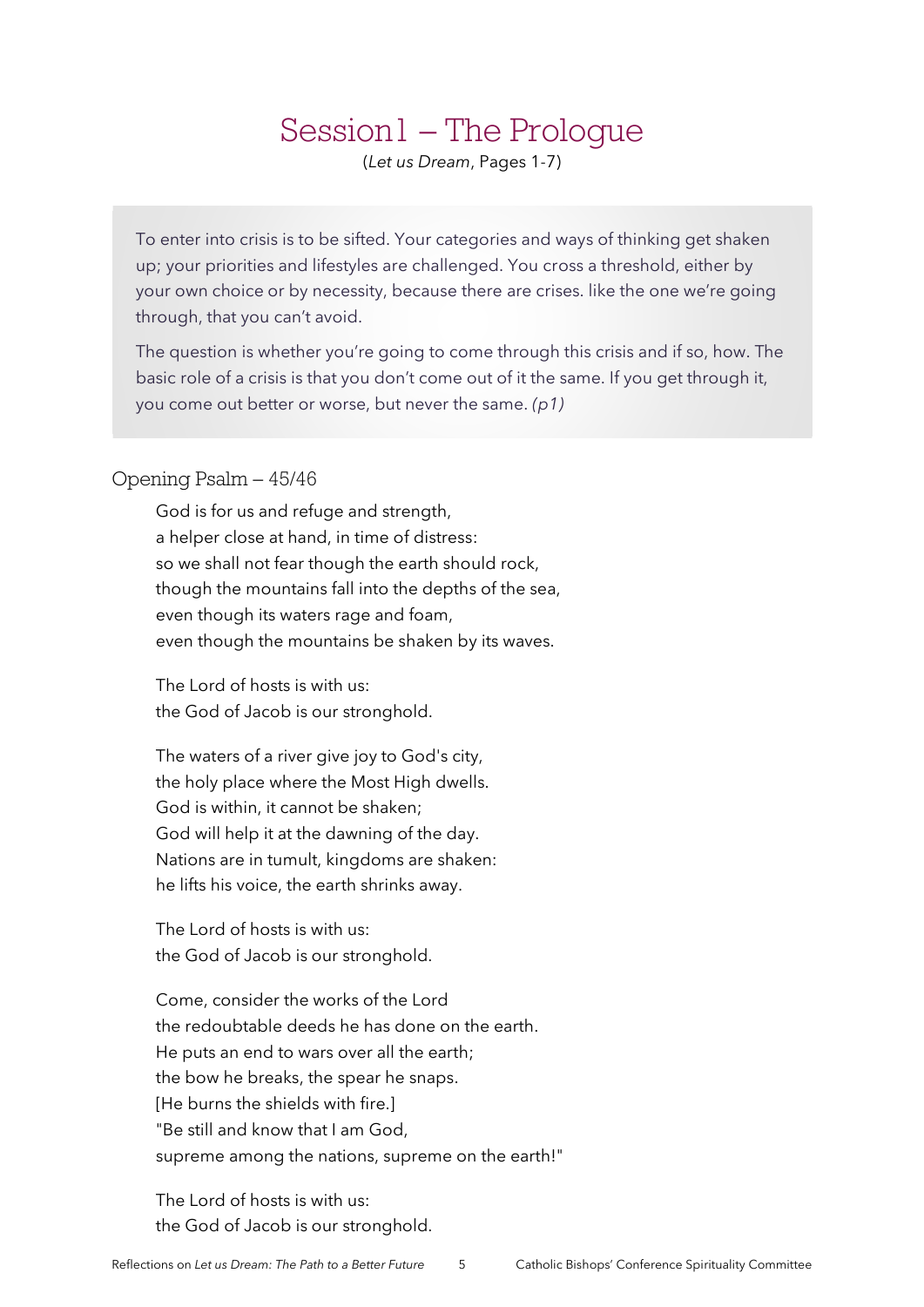#### Questions for Reflection

- 1. Where can you see the difference between '*Functionalism*' and 't*he heart*' both in individuals and the government/institutions?
- 2. '*Where the danger is, also grows the saving power,' (p6)* What examples might you give in your own life or in the world?
- 3. As a result of the Covid19 crisis where do you now see '*restless hearts*'?
- 4. +Francis uses the parable of the Good Samaritan as a call to change and later says '*God asks us to dare to create something new'* Just how well do you think this is being received?
- 5. Why can't we just go back to the old normal? What would you say to those that support this view?

#### Closing Psalm 66/67

O God, be gracious and bless us and let your face shed its light upon us. So will your ways be known upon earth and all nations learn your saving help.

Let the peoples praise you, O God; let all the peoples praise you.

Let the nations be glad and exult for you rule the world with justice. With fairness you rule the peoples, you guide the nations on earth.

Let the peoples praise you, O God; let all the peoples praise you.

The earth has yielded its fruit for God, our God, has blessed us. May God still give us his blessing till the ends of the earth revere him.

Let the peoples praise you, O God; let all the peoples praise you.

For the Next Session Read Part 1 – A Time to See (pages 11-47)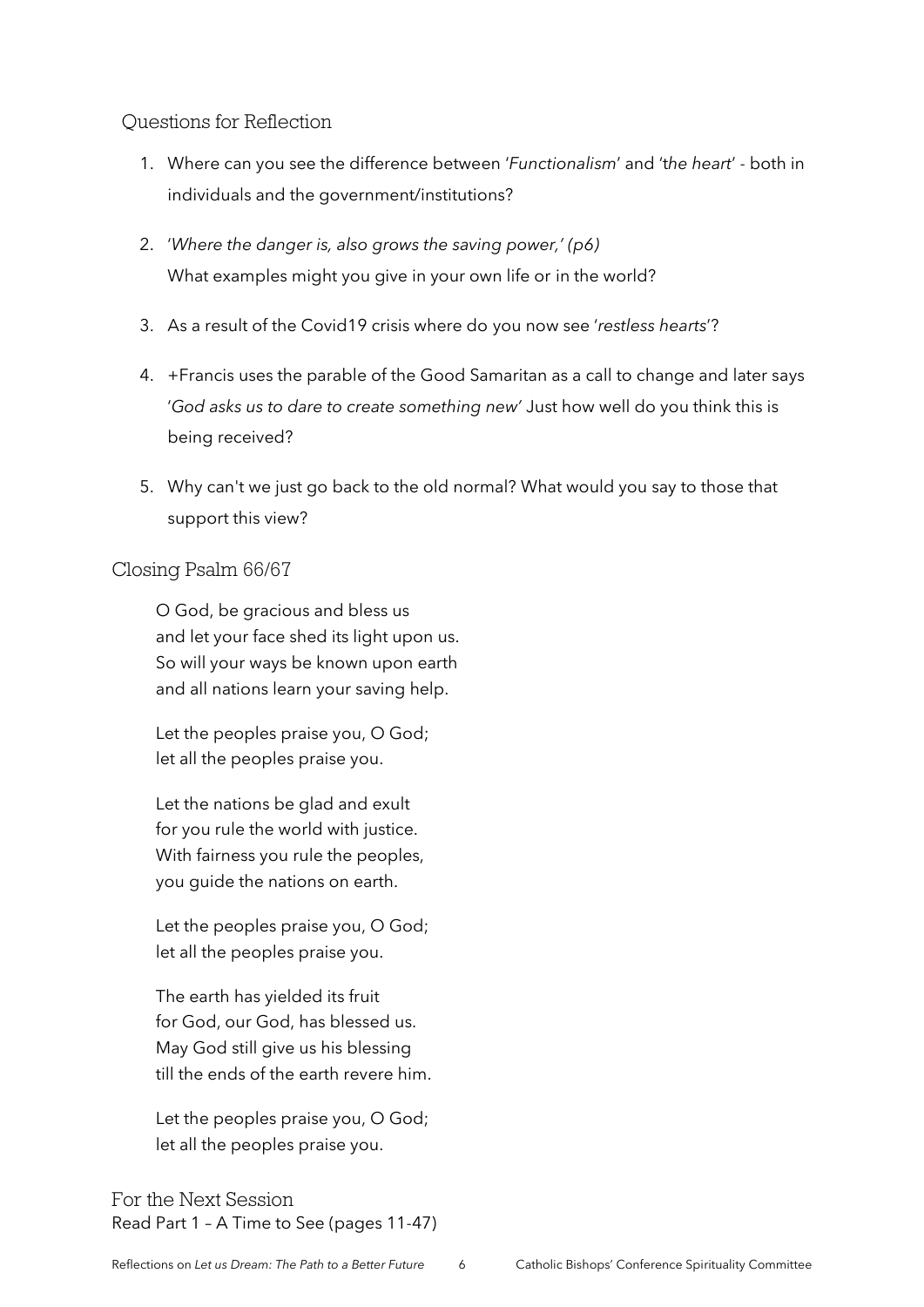# Session 2 – Part 1: A Time to See

(*Let us Dream*, Pages11-47)

"Sometimes, when you think globally, you can be paralyzed: there are so many places of apparently ceaseless conflict, there's so much suffering and need. I find it helps to focus on concrete situations: you see faces looking for life and love in the reality of each person, of each people. You see hope written in the story of every nation, glorious because it's a story of sacrifice, of daily struggle, of lives broken in selfsacrifice. So rather than overwhelm you, it invites you to ponder and to respond with hope." *(p11)*

#### Opening Psalm – 84/85

O Lord, you once favoured your land and revived the fortunes of Jacob, you forgave the guilt of your people and covered all their sins. You averted all your rage, you calmed the heat of your anger.

Revive us now, God, our helper! Put an end to your grievance against us. Will you be angry with us for ever, will your anger never cease?

Will you not restore again our life that your people may rejoice in you? Let us see, O Lord, your mercy and give us your saving help.

I will hear what the Lord God has to say, a voice that speaks of peace, peace for his people and his friends and those who turn to him in their hearts. His help is near for those who fear him and his glory will dwell in our land.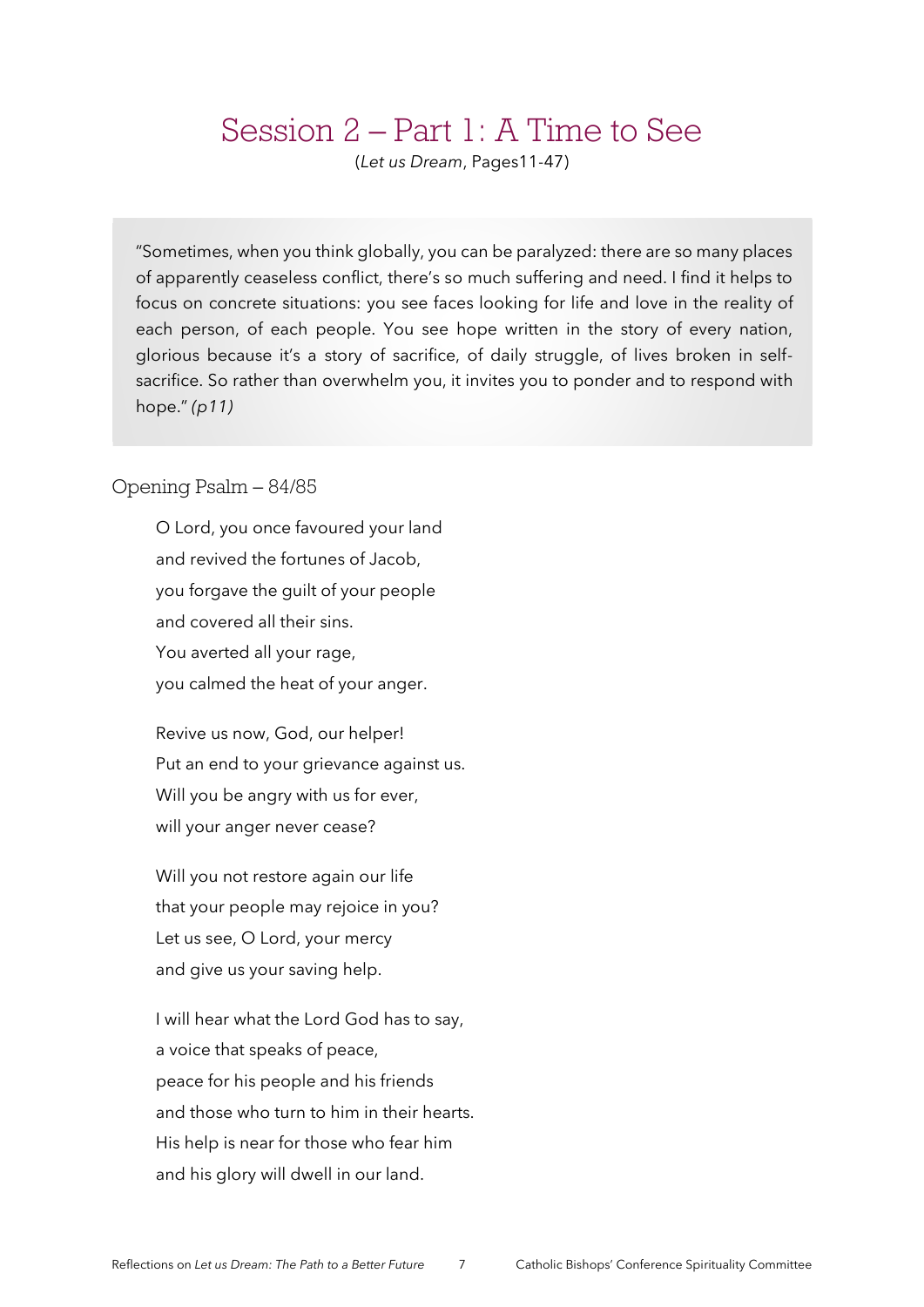Mercy and faithfulness have met; justice and peace have embraced. Faithfulness shall spring from the earth and justice look down from heaven.

The Lord will make us prosper and our earth shall yield its fruit. Justice shall march before him and peace shall follow his steps.

#### Questions for Reflection

1. Pope Francis writes:

*"The crisis has made visible the throwaway culture. The Covid health measures have exposed, for example, how many of our brothers and sisters do not have housing where social distancing is possible; nor clean water to wash." (p.17)*

#### **Is this crisis just about Covid or is it about what Covid has uncovered?**

*2. "We have to find ways for whose who have been cast aside to act, so that they become the agents of a new future. We have to involve people in a common project that doesn't just benefit the small number who govern and make decision. We have to change the way society itself operates in the wake of Covid*." *(p.18)*

### **In what ways can you see that +Francis' dream that** *those people now on the edge of the crisis become the protagonists of social change***?**

*3. "The sins of the powerful are almost always sins of entitlement, committed by people whose lack of shame and brazen arrogance are stunning. In the Church, this sense of entitlement is the cancer of clericalism, as I call it, that perversion of the vocation to which we priests are called." (p.25)*

**How can we recognise 'the cancer of clericalism'? If you have experienced it, how did it manifest?**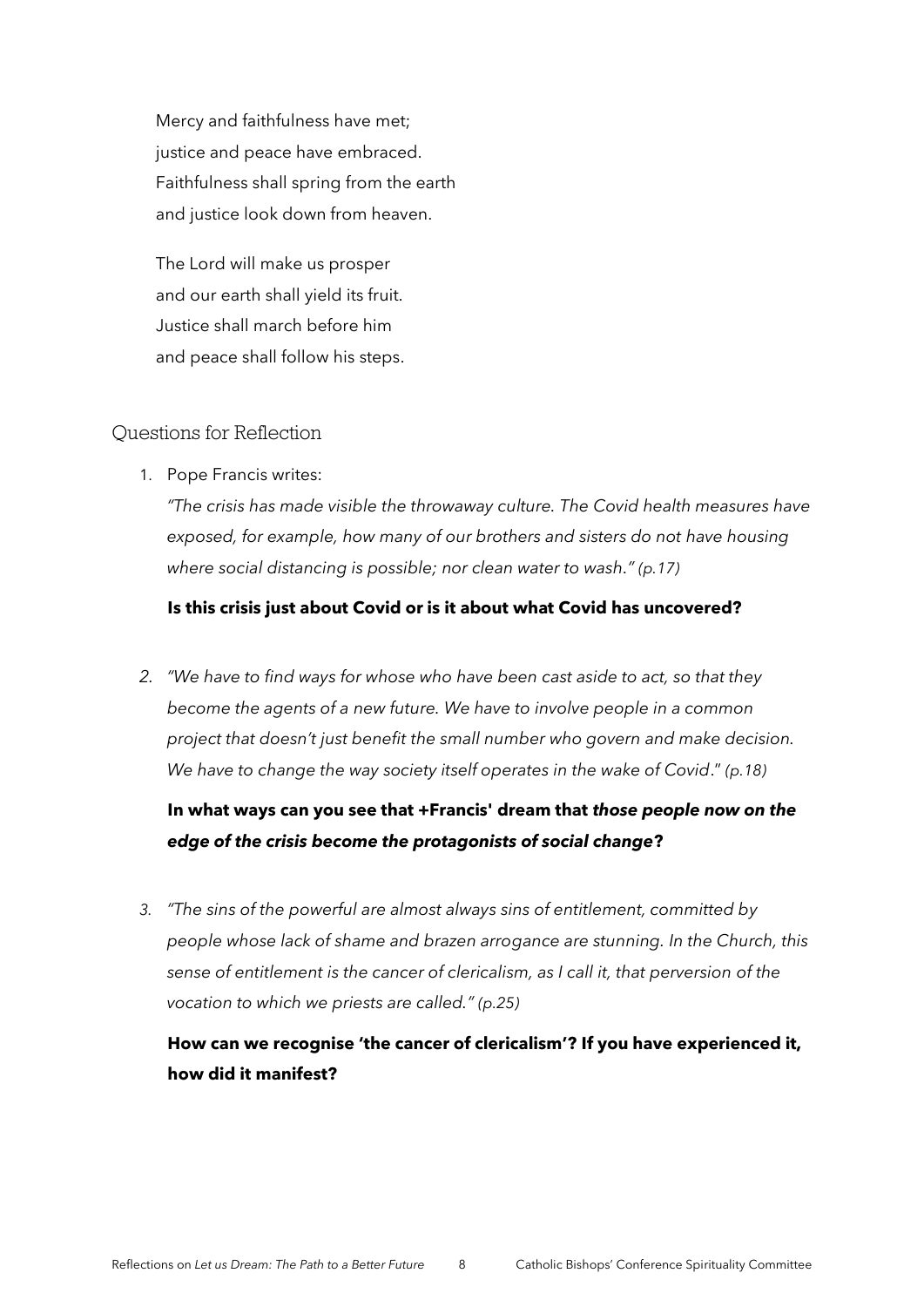4. Speaking of his own increasing awareness of the reality of climate change, Pope Francis writes:

*"…through many encounters, dialogues, and anecdotes… my eyes were opened. It was like an awakening, In the night you see nothing, but little by little dawn breaks and you see the day. That was my process: serene and calm, through information I gradually became aware of, until I became convinces of the seriousness of the thing." (p.31)*

### **How can you relate to comparing the process of change to '***in the night you see nothing, but little by little dawn breaks and you see day.'?*

5. Speaking of "personal Covids – stoppages and disruptions to our lives, Francis says *"In every personal "Covid", so to speak, in every 'stoppage', what is revealed is what needs to change: our lack of internal freedom, the idols we have been serving, the ideologies we have tried to live by, the relationships we have neglected. What is the greatest fruit of a personal Covid? I'd say patience sprinkled with a healthy sense of humour, which allows us to endure and make space for change to happen." (p.36)*

#### **What qualities would you say are the greatest fruits?**

*6.* Pope Francis says:

*Of all the institutions, the family has taken the hardest knock of all. It has lost or at least blurred its social identity as the "first society", where the person is formed as a member of something larger, with rights and duties and security. (p.46)* 

**What evidence do you see to support Pope Francis' claim that the family has suffered the hardest knocks of all? How can renewing this be part of a new, wider Nehemiah project** *(pp45-46)***?**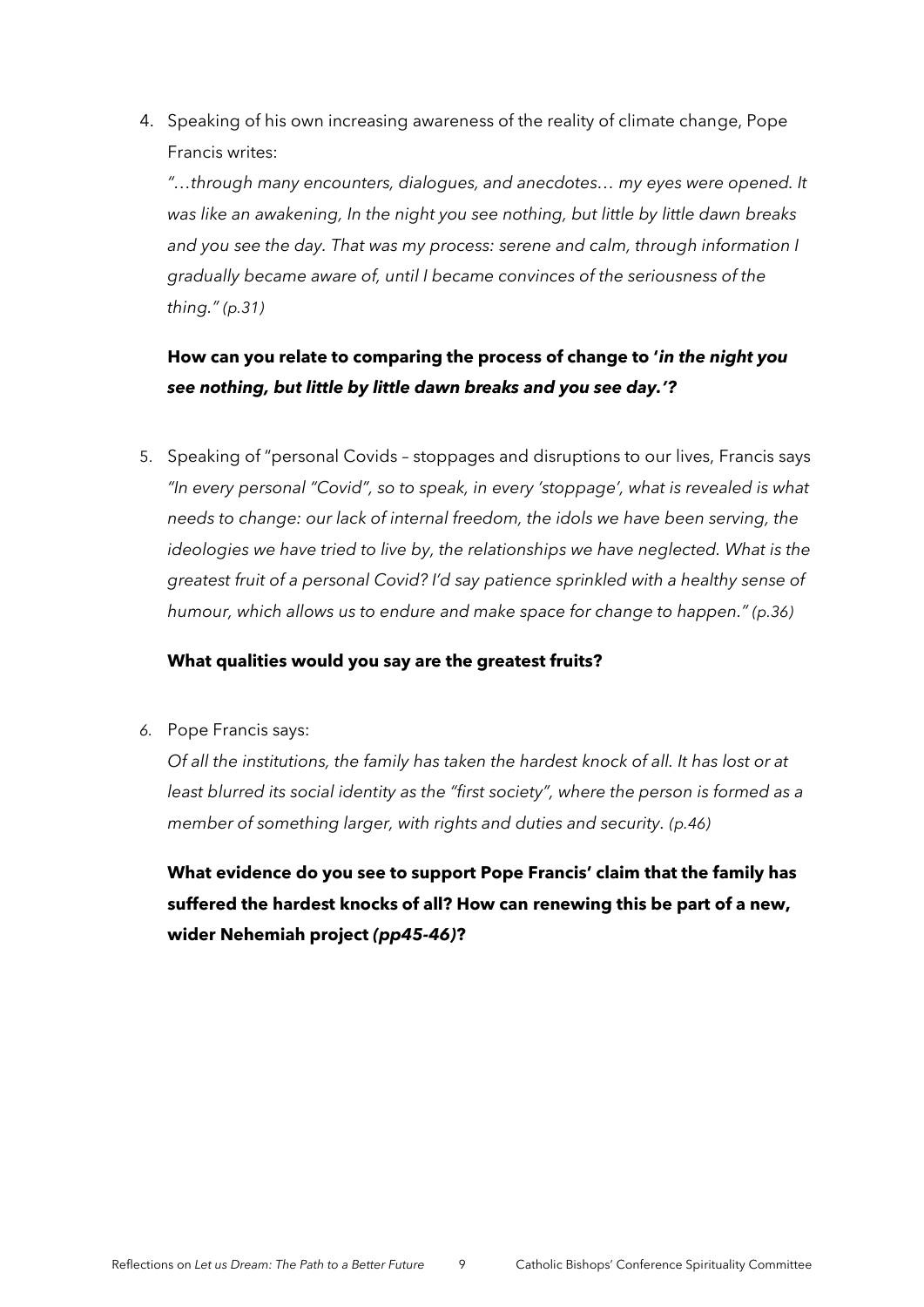#### Closing Psalm – 129/130

Out of the depths I cry to you, O Lord, Lord, hear my voice! O let your ears be attentive to the voice of my pleading.

If you, O Lord, should mark our guilt, Lord, who would survive? But with you is found forgiveness: for this we revere you. My soul is waiting for the Lord, I count on his word. My soul is longing for the Lord more than watchman for daybreak. (Let the watchman count on daybreak and Israel on the Lord.)

Because with the Lord there is mercy and fullness of redemption, Israel indeed he will redeem from all its iniquity.

For the Next Session

Read Part 2 – A Time to Choose, (pages 51-94)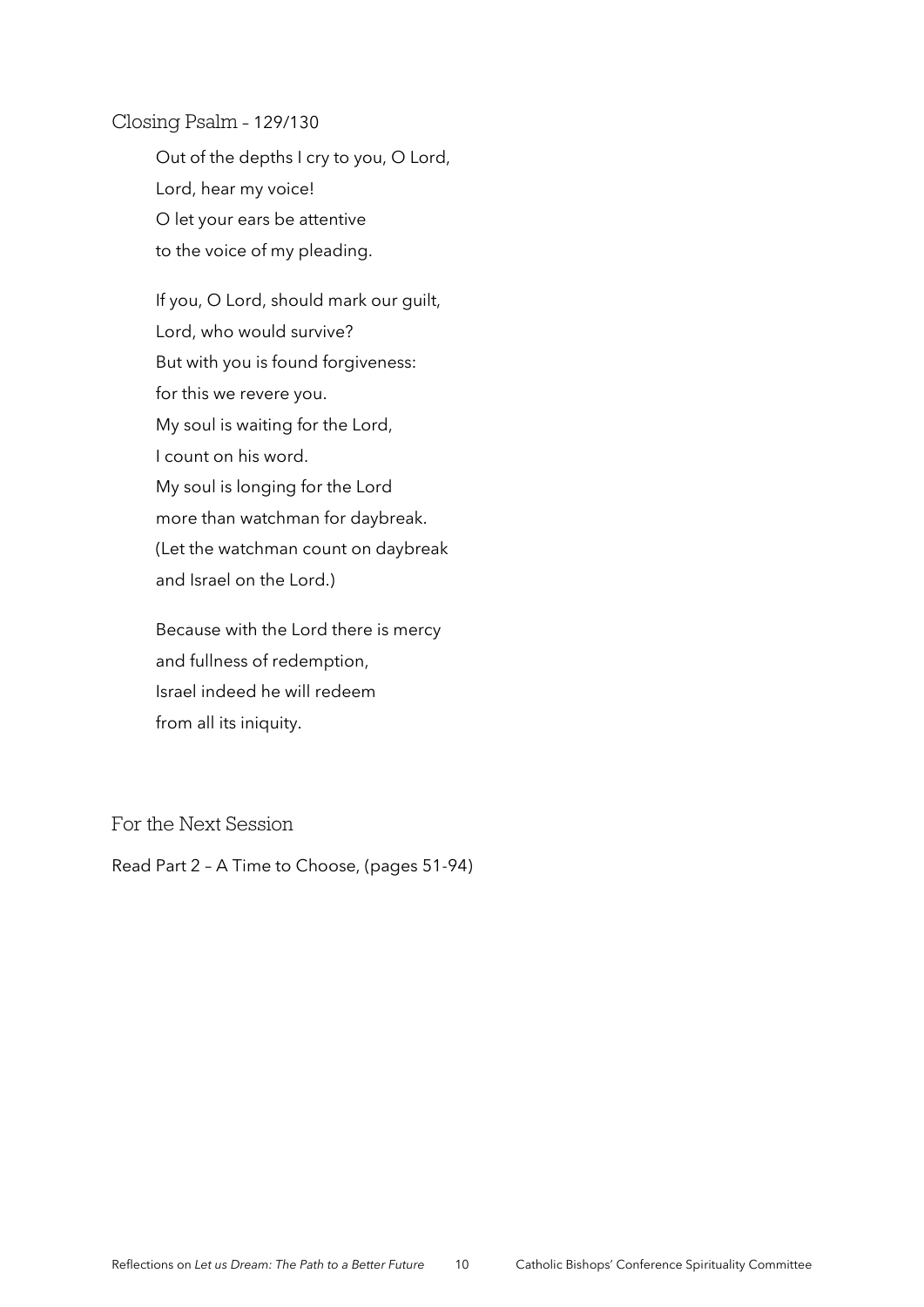# Session 3: Part Two: A Time to Choose

(*Let us Dream*, Pages 51-72)

Between the first step, which is to come close and allow yourself to be struck by what you see, and the third step, which is to act concretely to heal and repair, there is an essential intermediate stage: to discern, and to choose. A time of trial is always a time of distinguishing the path of the good that lead to the future from other paths that lead nowhere or backward. With clarity, we can better choose the first. (*p51)*

#### Opening Psalm - 1

Happy indeed is the man who follows not the counsel of the wicked; nor lingers in the way of sinners nor sits in the company of scorners, but whose delight is the law of the Lord and who ponders his law day and night.

He is like a tree that is planted beside the flowing waters, that yields its fruit in due season and whose leaves shall never fade; and all that he does shall prosper. Not so are the wicked, not so!ko0

For they like winnowed chaff shall be driven away by the wind. When the wicked are judged they shall not stand, nor find room among those who are just; for the Lord guards the way of the just but the way of the wicked leads to doom.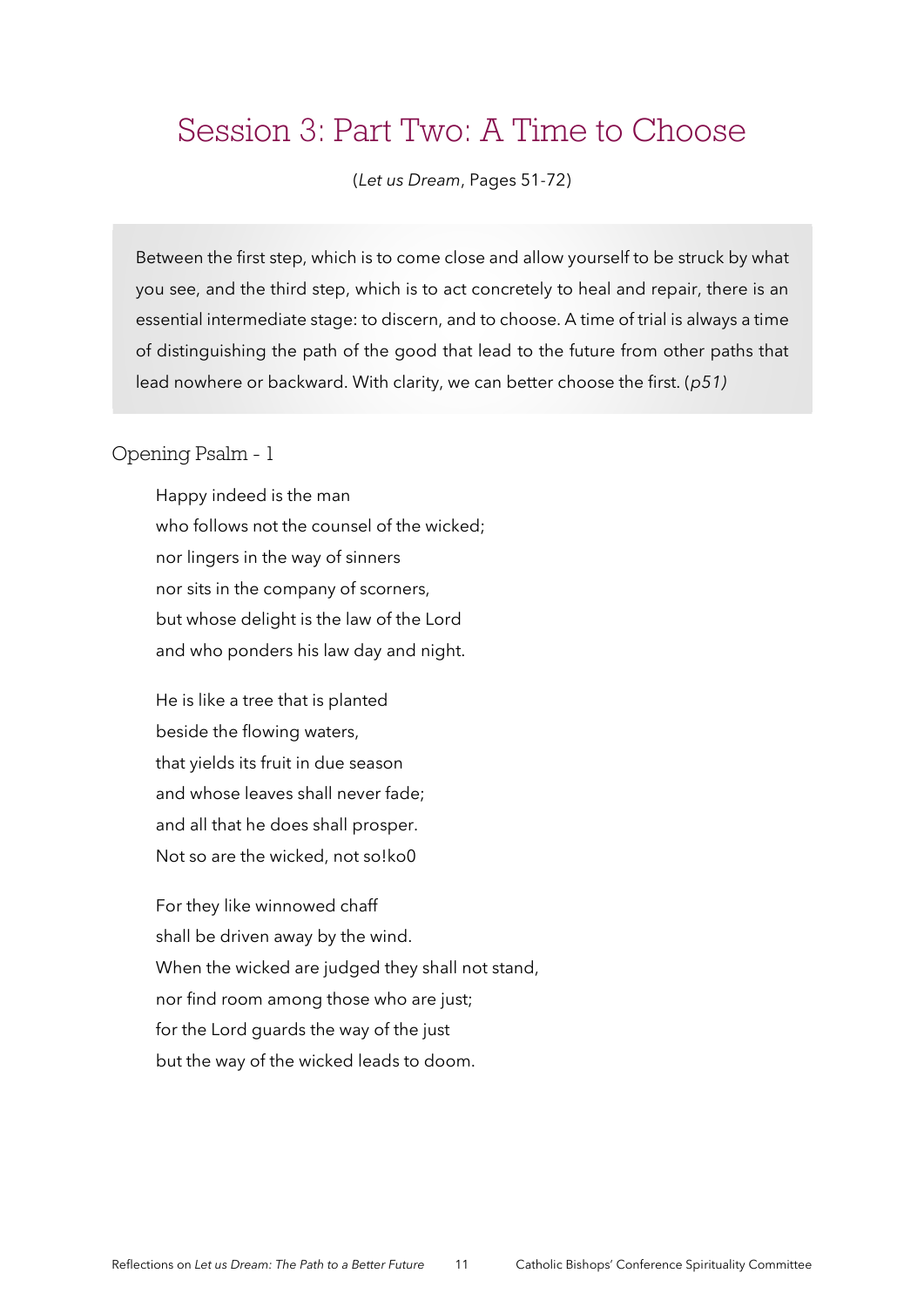#### Questions for Reflection

1. Pope Francis says, "*A time of trial is always a time of distinguishing the paths of the good that lead to the future from other paths that lead nowhere or backward. (p.51)*

### **During the pandemic are you aware of "paths" that seem to lead to good? If so what are they?**

2. Pope Francis suggests two sets of guidelines to help us choose … *"...we need not just openness to reality but a robust set of criteria to guide us: knowing we are loved by God, called to be a people in service and solidarity. We need too a healthy capacity for silent reflection, places of refuge from the tyranny of the urgent. Most of all we need prayer, to hear the prompts of the Spirit and cultivate dialogue in a community that can hold us and allow us to dream*." *(p.51)*

Francis suggests these further aids to help us in our growth: the Beatitudes, Catholic Social Teaching, the preferential option for the poor, the common good, universal destination of goods, solidarity, subsidiarity.

#### **Which of the above seem most important to you? Why?**

3. Pope Francis makes several comments about truth.

*Whoever takes refuge in fundamentalism is afraid of setting out on the road to truth. He already "has" the truth, and deploys it as a defense, so that any questioning of it is interpreted as aggression against his person. (p.55) I like to think that we do not possess the truth so much as the truth possesses us, constantly attracting us by means of beauty and goodness. (p.56)*

#### **Try to describe "truth" in your own quest and spiritual journey.**

4. Pope Francis shows a contrast between having a harmful narrow vision (e.g. fundamentalism) and a glimpse of the greatness of God (humility, accepting and rejoicing in God's mercy) using the scriptural figures of Jonah and Zacchaeus. He describes Jonah as an example of an "i*solated conscience". (pp.69-76)*

### **How might you describe the difference of attitude between Jonah and Zacchaeus?**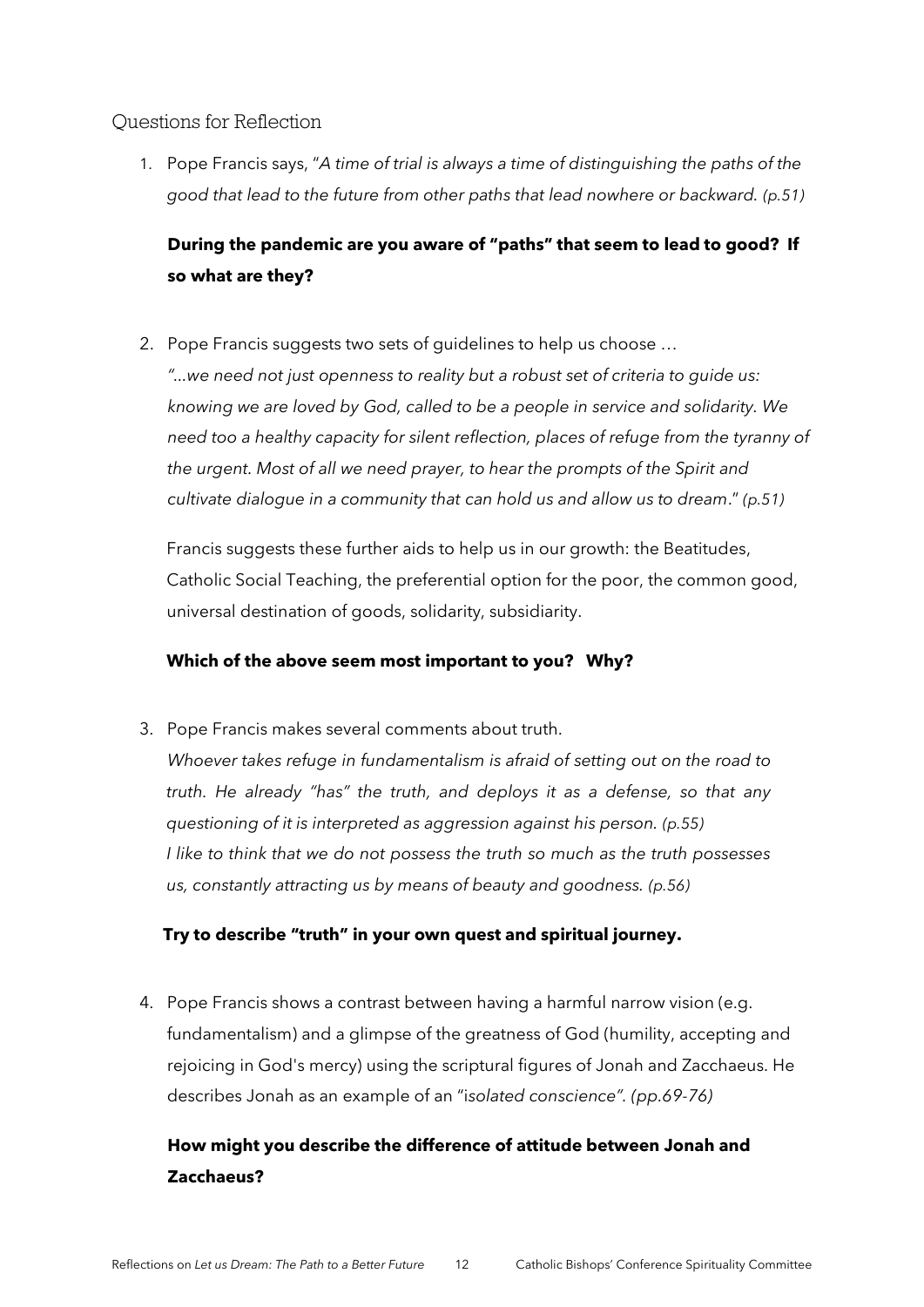*5.* Pope Francis gives us a new word "contrapositions", to use in explaining why views may sometimes differ. He says,

*One of the effects of conflict is to see as contradictions what are in fact contrapositions, as I like to call them. A contraposition involves two poles in tension, pulling apart from one another: horizon/limit, local/global, whole/part and so on. These are contrapositions because they are opposites that nonetheless interact in a fruitful, creative tension. … Contradictions on the other hand demand that we choose between right and wrong. (p.79)*

### **What contrapositions have been present in conversations you have had during lockdown?**

6. Pope Francis looks at prayerful discussions in groups such as in a synod. When different views seem in tension he uses the word "overflow" to describe a new spiritual awareness which may spring up:

*At such moments, the solution to an intractable problem comes in ways that are unexpected and unforeseen, the result of a new and greater creativity released, as it were, from the outside. This is what I mean by "overflow" because it breaks the banks that confined our thinking, and causes to pour forth, as if from an overflowing fountain, the answers that formerly the contraposition didn't let us see." (p.80)*

### **When have you experienced tension or a situation that seemed to have no solution – and, suddenly, something new and creative has emerged?**

Closing Psalm – 102/103

Bless the Lord, O my soul, and all that is within me, bless his holy name. Bless the Lord, O my soul, and do not forget all his benefits who forgives all your iniquity, who heals all your diseases, who redeems your life from the Pit, who crowns you with steadfast love and mercy, who satisfies you with good as long as you live so that your youth is renewed like the eagle's.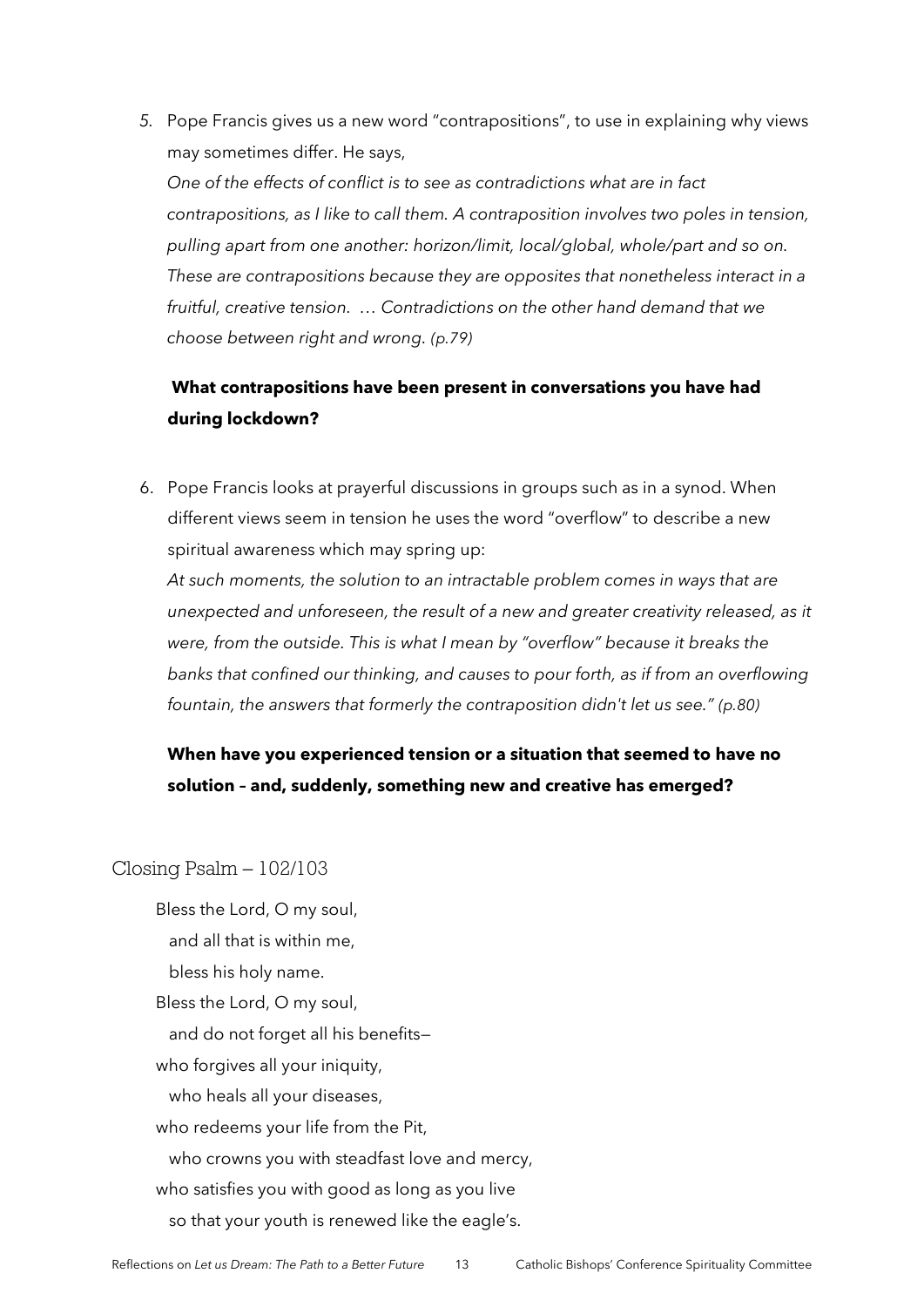The Lord works vindication and justice for all who are oppressed. He made known his ways to Moses, his acts to the people of Israel. The Lord is merciful and gracious, slow to anger and abounding in steadfast love. He will not always accuse, nor will he keep his anger for ever. He does not deal with us according to our sins nor repay us according to our iniquities.

For the Next Session

Read Part 3 – A Time to Act (pages 98-144)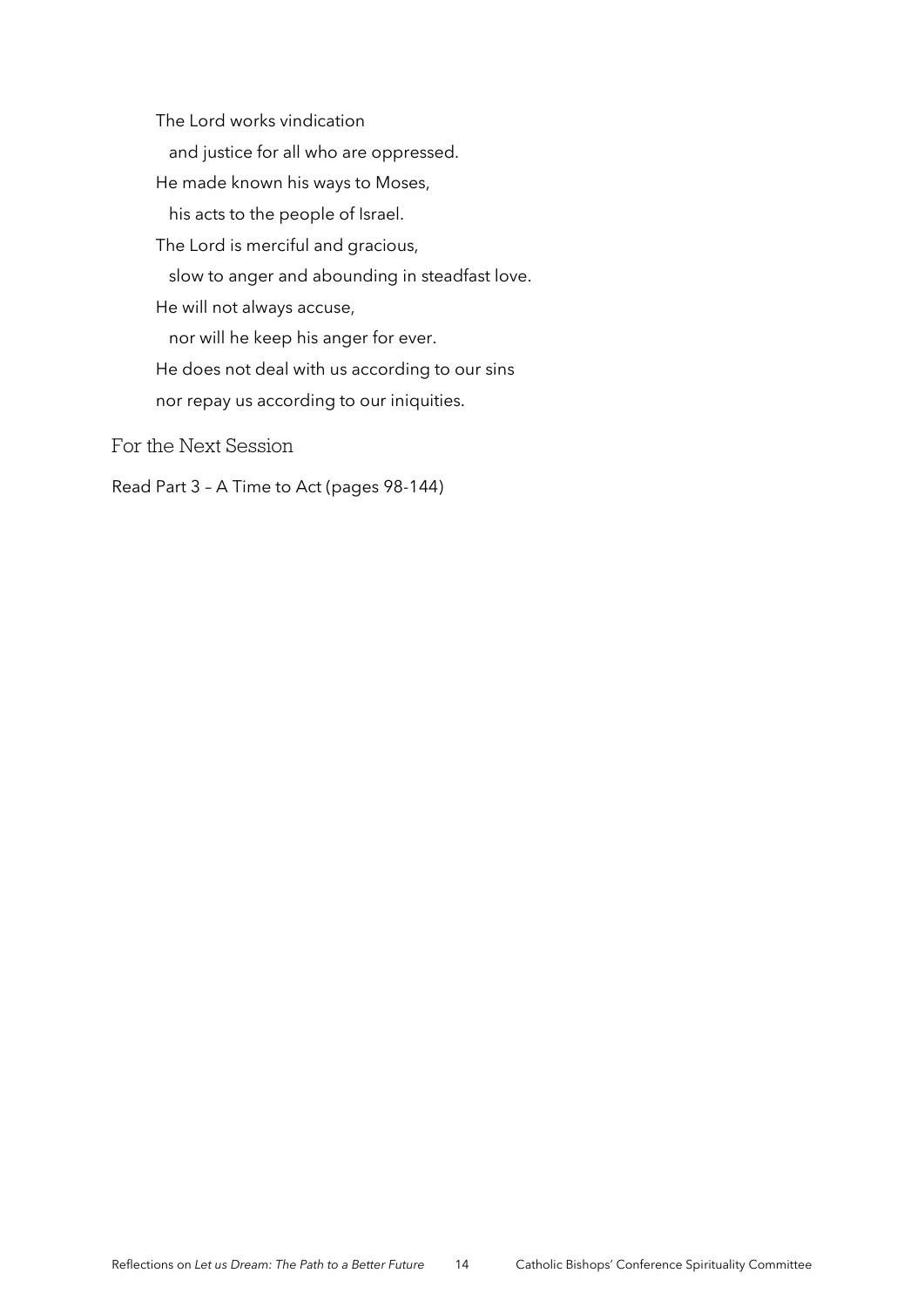# Session 4: Part Three: A Time to Act

(*Let us Dream*, Pages 98-144)

We must not let the current clarifying moment pass us by. Let it not be said, in years to come, that in response to the coronavirus we failed to act to restore the dignity of our peoples, to recover our memory and to remember our roots*. (p99)*

#### Opening Psalm – 33/34

I will bless the Lord at all times; his praise shall continually be in my mouth. My soul makes its boast in the Lord; let the humble hear and be glad. O magnify the Lord with me, and let us exalt his name together. I sought the Lord, and he answered me, and delivered me from all my fears. Look to him, and be radiant; so your faces shall never be ashamed. This poor soul cried, and was heard by the Lord, and was saved from every trouble. The angel of the Lord encamps around those who fear him, and delivers them. O taste and see that the Lord is good; happy are those who take refuge in him. O fear the Lord, you his holy ones, for those who fear him have no want. The young lions suffer want and hunger, but those who seek the Lord lack no good thing. Come, O children, listen to me; I will teach you the fear of the Lord. Which of you desires life,

and covets many days to enjoy good?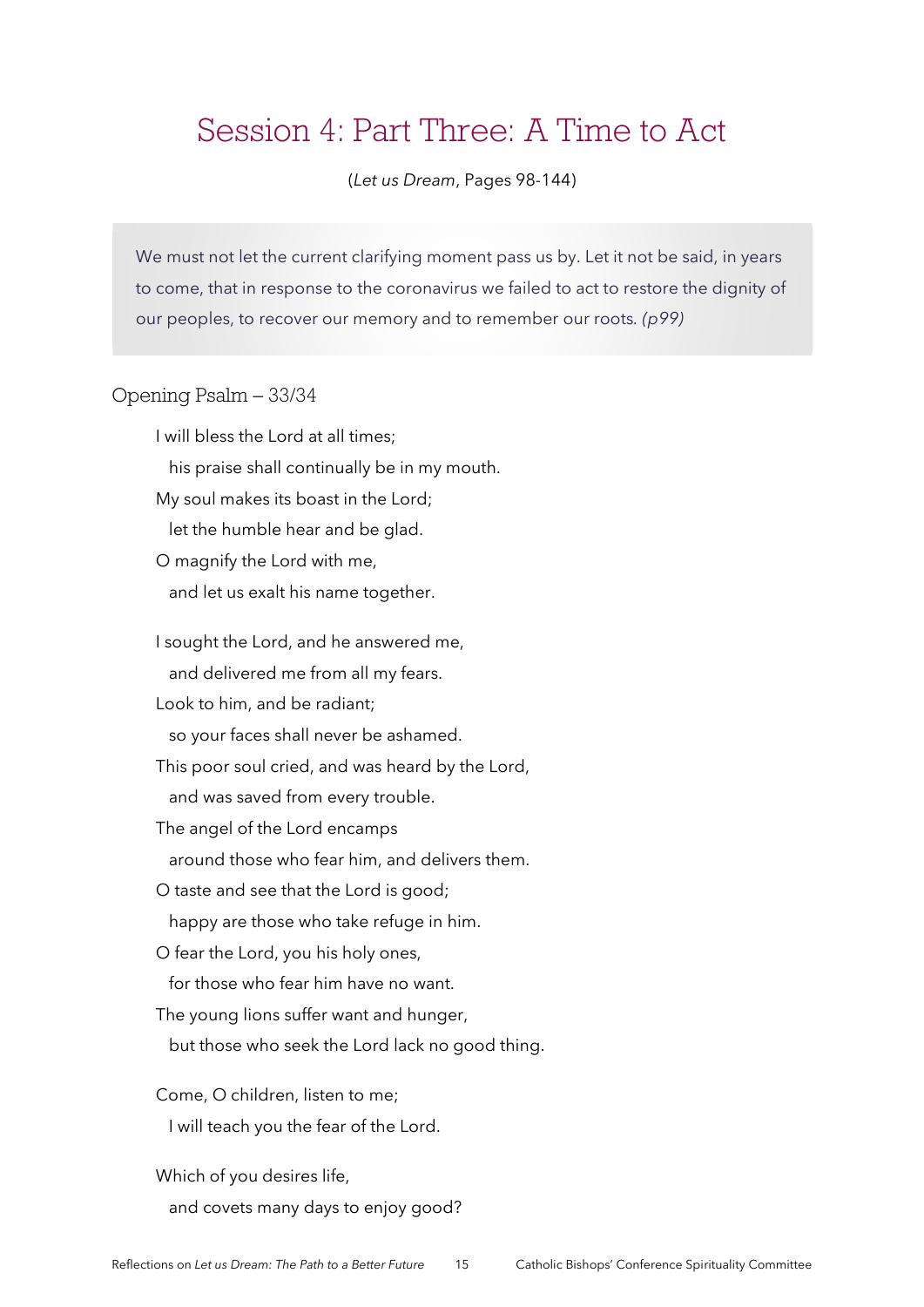Keep your tongue from evil, and your lips from speaking deceit. Depart from evil, and do good; seek peace, and pursue it.

The eyes of the Lord are on the righteous, and his ears are open to their cry. The face of the Lord is against evildoers, to cut off the remembrance of them from the earth. When the righteous cry for help, the Lord hears, and rescues them from all their troubles. The Lord is near to the broken-hearted, and saves the crushed in spirit. Many are the afflictions of the righteous, but the Lord rescues them from them all. He keeps all their bones;

not one of them will be broken.

Evil brings death to the wicked,

and those who hate the righteous will be condemned.

The Lord redeems the life of his servants;

none of those who take refuge in him will be condemned.

1. Pope Francis has often insisted on the importance of going to the margins, for example on *p.119* of *Let Us Dream*, where we read,

"*To recover the dignity of the people we need to go to the margins of our societies to meet all those who live there. Hidden there are ways of looking at the world that can give us all a fresh start*".

He adds to this on *p.126*, saying, *"to embrace the margins is to expand our horizons, for we see more clearly and broadly from the edges of our society*".

## **From your own experience and knowledge, what might some of those "hidden ways" be? What are those margins in your locality? Where might there be those life-giving ways in the margins that the Pope is sure we will find?**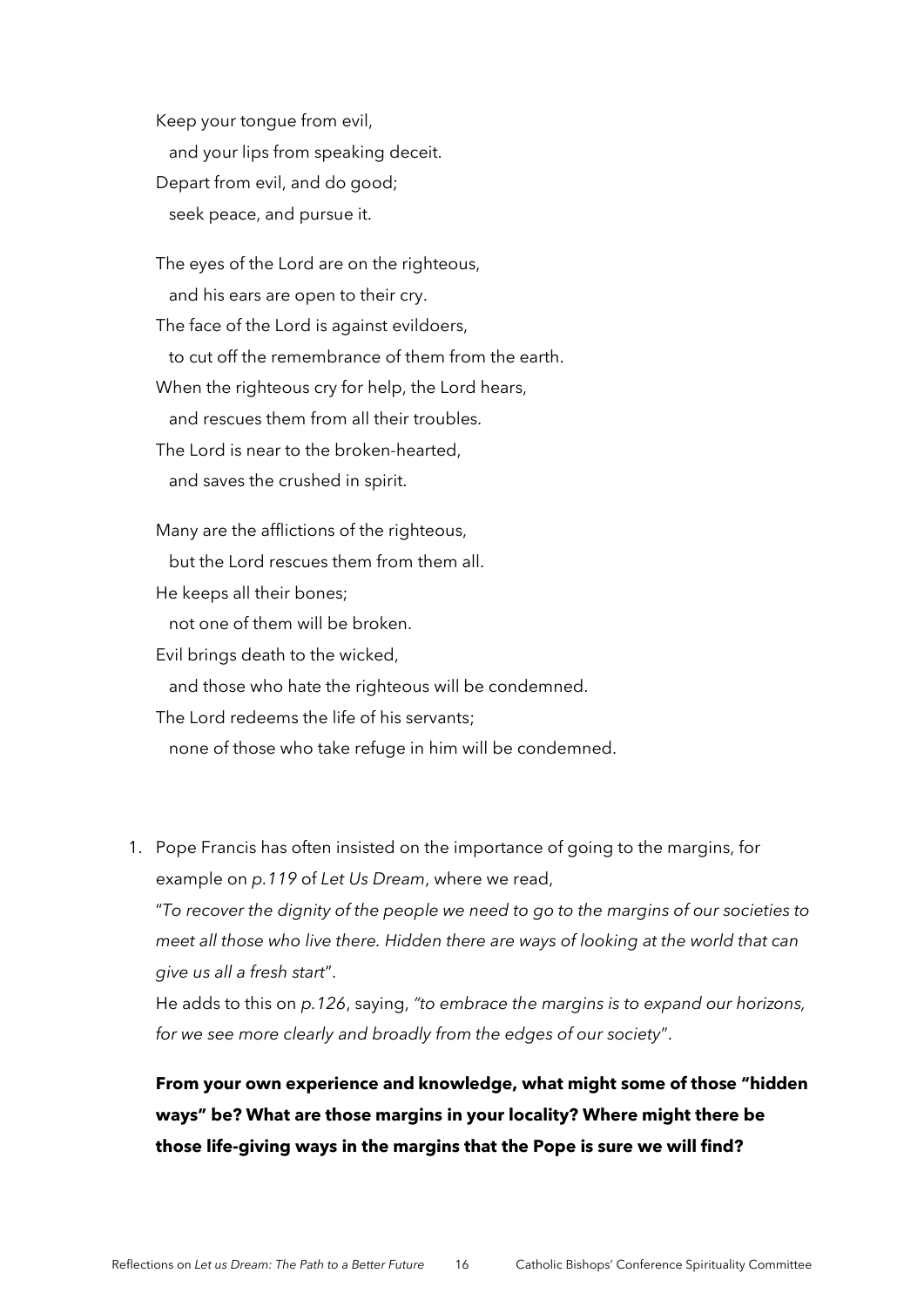2. We are looking towards the future this Easter-tide, but probably with some hesitation, because of how bad things have been for so many. But the Pope has, in the same paragraph on *p.119*, told us that "*we cannot dream of the future while continuing to ignore the lives of practically a third of the world's population rather than seeing them as a resource"*.

## **In what ways are those lives being ignored? Who are these people, who Francis dubs "social poets" (***p.120***) and does that phrase appeal to you? How could they be a resource?**

3. Pope Francis introduces us to the three "L"s – Land, Lodging and Labour, following the campaigning action of many Popular Movements (*p.128 &ff*). "*Let us put the regeneration of the earth and universal access to its goods at the heart of our post-Covid future"*; then he proposes, under Lodging, that we "*enable networks of belonging and solidarity*"; and, under Labour, he broadens our "*far too narrow*" understanding of work, particularly to recognise the value of non-earners such as unpaid carers and volunteers.

**How might Francis's ideas about Land, Lodging and Labour shape our post-Covid future? How could we advocate for any of these? He speaks of implementing "an ecological conversion", of "organisations acting together beyond boundaries of belief & ethnicity", and then speaks of Universal Basic Income (UBI), even of reducing working hours. How do you and your group think you could respond to these suggestions?**

4. "The Church that goes out", as "missionary disciples", has been a major theme of Pope Francis for a long time. He thinks (p.106) that the Church's mistake has been to lose its closeness to the peoples of the earth in service, favouring instead certain dominating elitist ideologies such as clericalism and pharisaism. He calls this "the time to restore an ethics of fraternity and solidarity …" *(p.107).*

**Francis boldly states that "only the face of another is capable of awakening the best of ourselves" which God has given us. When has this happened to you? Is your parish, community or diocese open to such encounters, to dialoguing and the Common Good, resisting individualism, valuing every human life?**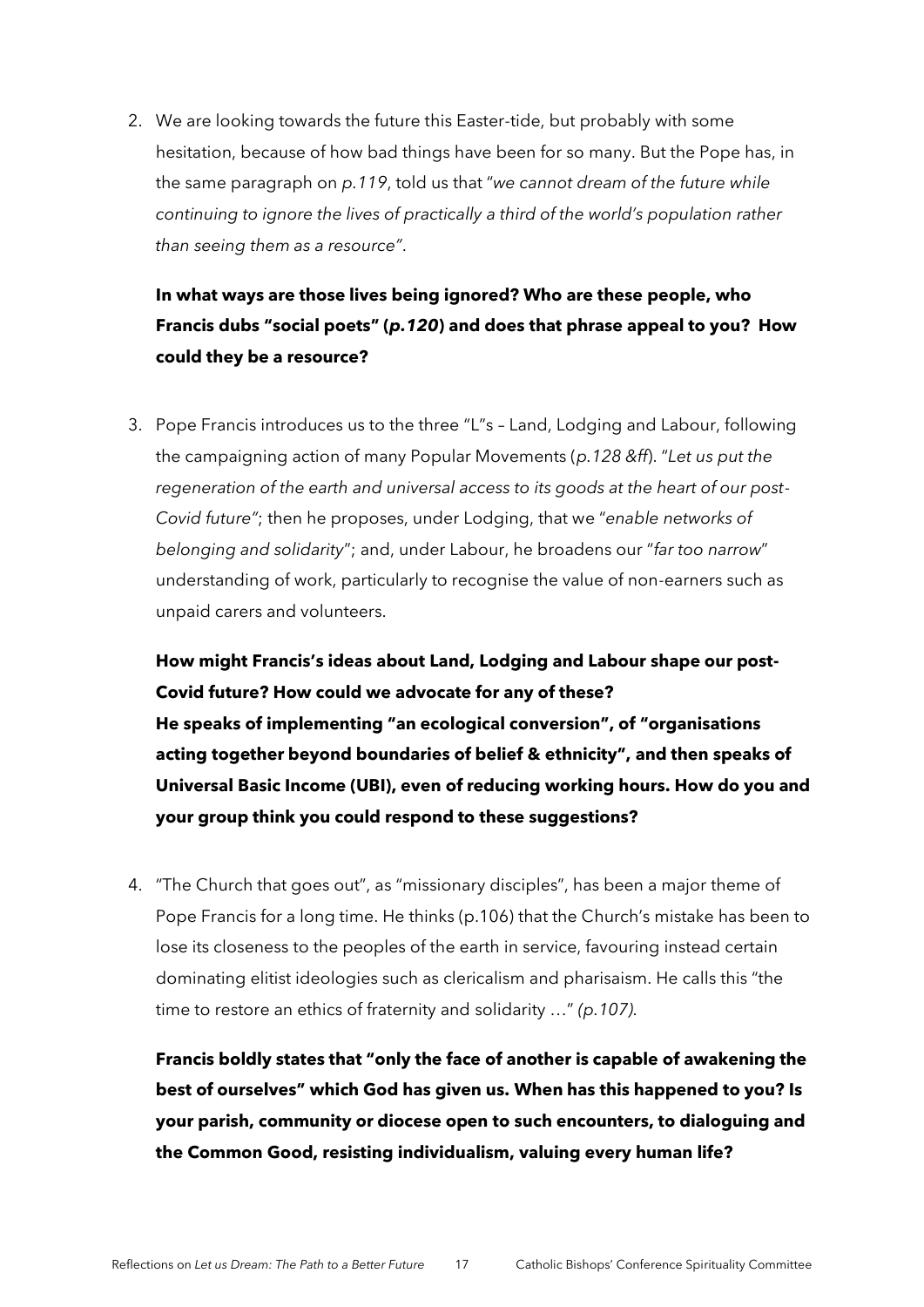5. Pope Francis puts a lot of emphasis on the concept of "a people"; he has, of course, spoken a great deal about *Fraternity*, which, for example, underpinned his historic visit to Iraq.

He thinks that the Covid calamity is a "*clarifying moment (p.99).* He makes clear that he does not mean populism, but a living reality, much more than "*merely the sum of individuals*". *(p.101)* He tells us that we could "*abandon the self-defeating isolation of individualism*" and thus reconnect with the dignity, the "soul" of the people, releasing lots of potentialities (which he calls *"overflow").*

### **How could Christians make this a reality in our time, our context? Is Covid, for you, the "clarifying moment" that Francis suggests it could be?**

6. The Pope ends this third section stating that "the central objective of the post-Covid world" is the "restoration of peoples' dignity". This is clearly very different from just getting back to a pre-Covid normal. He says it's not just a dream but could be a reality "through concrete actions" *(all p.133).*

**Is it possible for a country or a society to move forward unless its members agree to embrace positive change through concrete actions? What is that change for you and through what concrete actions might it be embraced? How can you encourage others to share the vision and make it a reality?**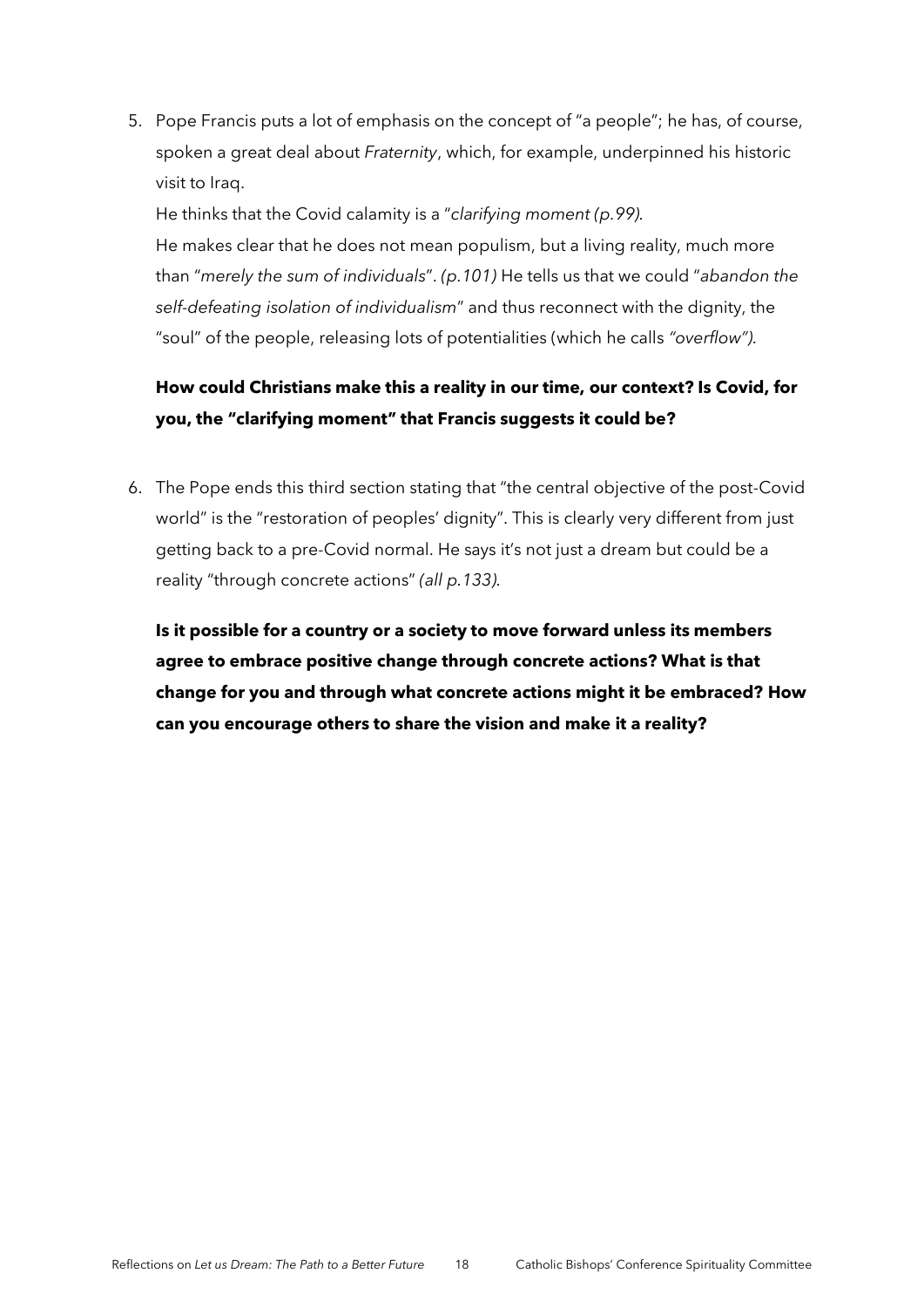### Psalm 126

When the Lord restored the fortunes of Zion, we were like those who dream. Then our mouth was filled with laughter, and our tongue with shouts of joy; then it was said among the nations, 'The Lord has done great things for them.' The Lord has done great things for us, and we rejoiced.

Restore our fortunes, O Lord, like the watercourses in the Negeb. May those who sow in tears reap with shouts of joy. Those who go out weeping, bearing the seed for sowing, shall come home with shouts of joy, carrying their sheaves.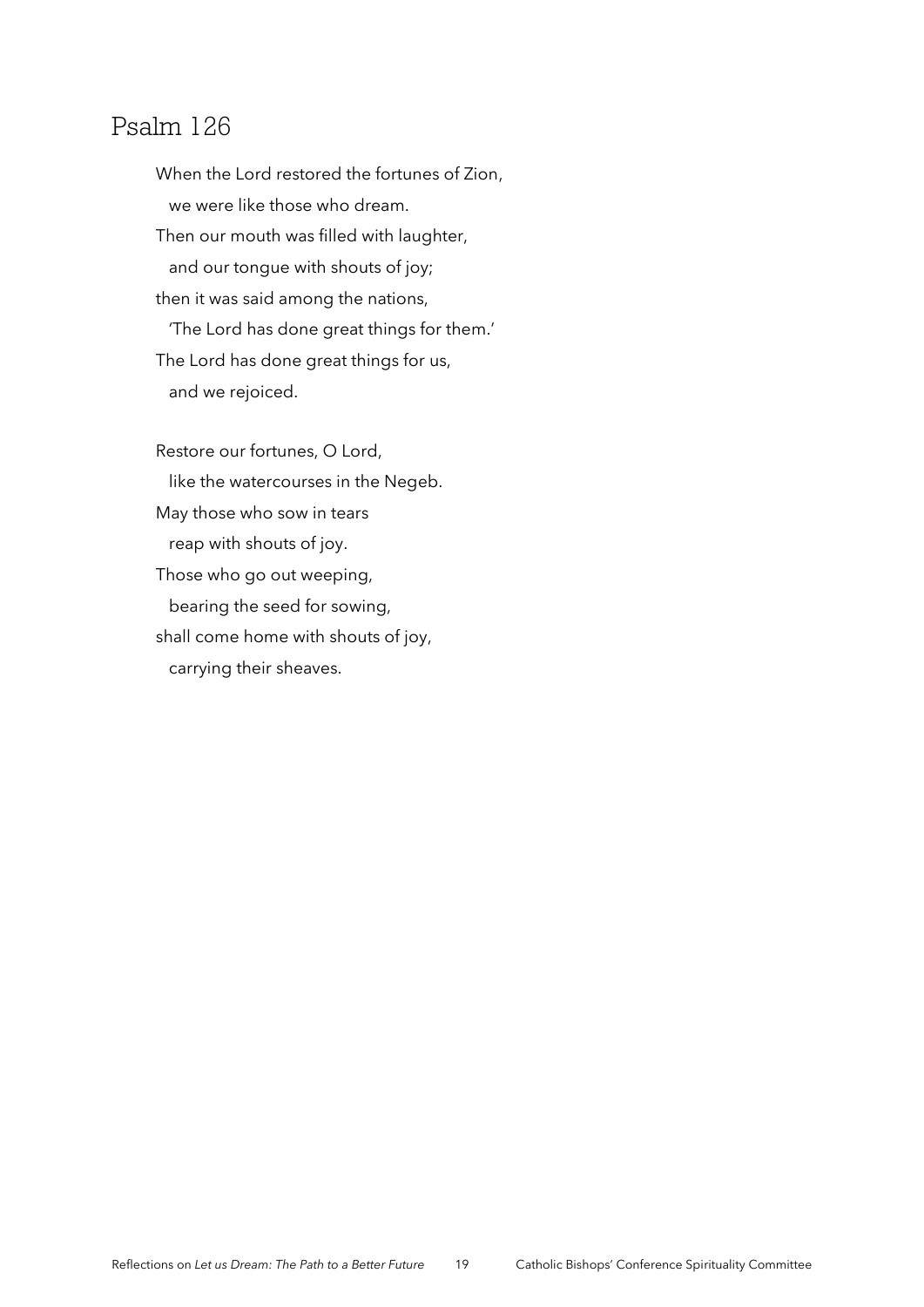## Esperanza – Hope



When the storm has passed and the roads are tamed, and we are the survivors of a collective shipwreck.

With tearful heart and our destiny blessed we will feel joy simply for being alive.

And we'll give a hug to the first stranger and praise our good luck that we kept a friend.

And then we'll remember all that we lost And finally learn everything we never learned.

And we'll envy no one for all of us have suffered and we'll not be idle but more compassionate.

We'll value more what belongs to all than what was earned. We'll be more generous and much more committed.

We'll understand how fragile it is to be alive. We'll sweat empathy for those still with us and those who are gone.

We'll miss the old man asking for a buck in the market whose name we never knew who was always at your side

And maybe the poor old man was your God in disguise. But you never asked his name because you never had the time

And all will become a miracle And all will become a legacy. And we'll respect the life, the life we have gained.

When the storm passes I ask you, Lord, in shame that you return us better, as your once dreamed us.

*Alexis Valdes*